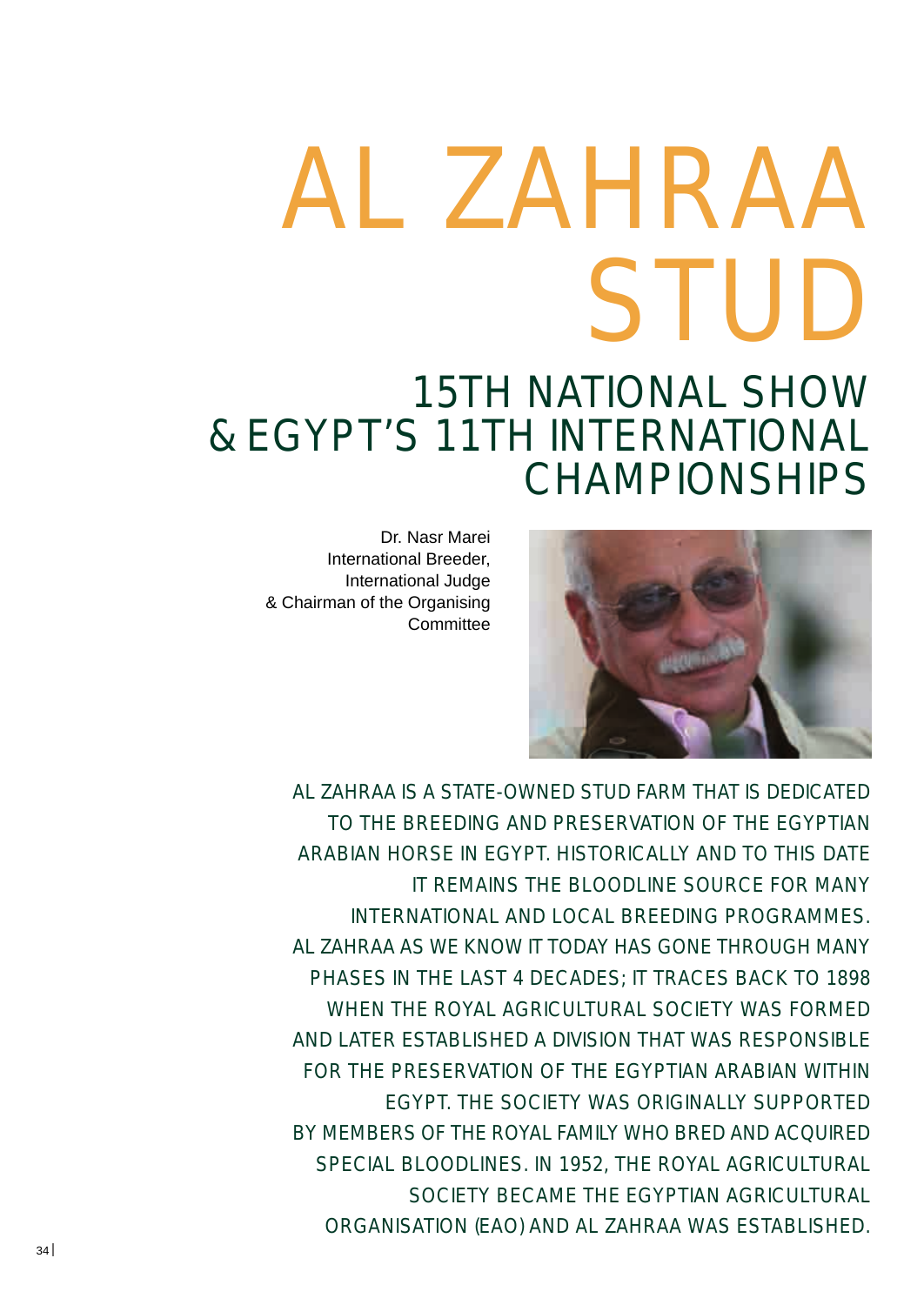## CAIRO NOVEMBER 13TH – 16TH 2008

*Kharelle*

#### THE 2008 11TH SHOW COMPARED TO THE ONES IN THE PAST:

This is the first time that I receive the responsibility of organising Al Zahraa show; it was a huge challenge and I was rather reluctant at the beginning. Yet I thought that by organising a good show I would prove several points one of which that all breeders can get along better as this would add to the chances of the show's professionalism. Secondly I had a goal which was promoting the show to become more "international" and by that I mean receiving more entries from outside Egypt. It was almost possible to receive 2 whole new entries from 2 different countries with each entering with 6 horses, but due to the equine flu in Egypt, they were unable to make it. Those entries were the United Arab Emirates represented by Al-Aryan Stud and Qatar represented by Al-Shaqab Stud. Luckily we had entries from Saudi Arabia represented by Al Khalediah Stud. Thus making the show more international will help gain more exposure for Al Zahraa and its status would come to a better stand amongst the shows in the Middle East.

For the first time in 2 shows we had 374 entries which was nearly the double of any entries in shows in the past; our maximum entries would be 150 horses at the maximum. One of the signs of success is having a great number entry. With my experience as a judge, a show organiser, and a breeder of course, breeders had more confidence in having more horses compete. It was a blessing but it was still a big responsibility to manage 400 horses plus 374 entries at Al Zahraa farm. That means that the total number of horses in the stabling premises nearly doubled in a few days time.

On the technical part I think the event was very professionally prepared under the support of the Chairman of the Disciplinary Committee Barbara Pfistner, the Chairman of the ECAHO Show Commission Dr. Francesco Santoro, and the President of the ECAHO Mr.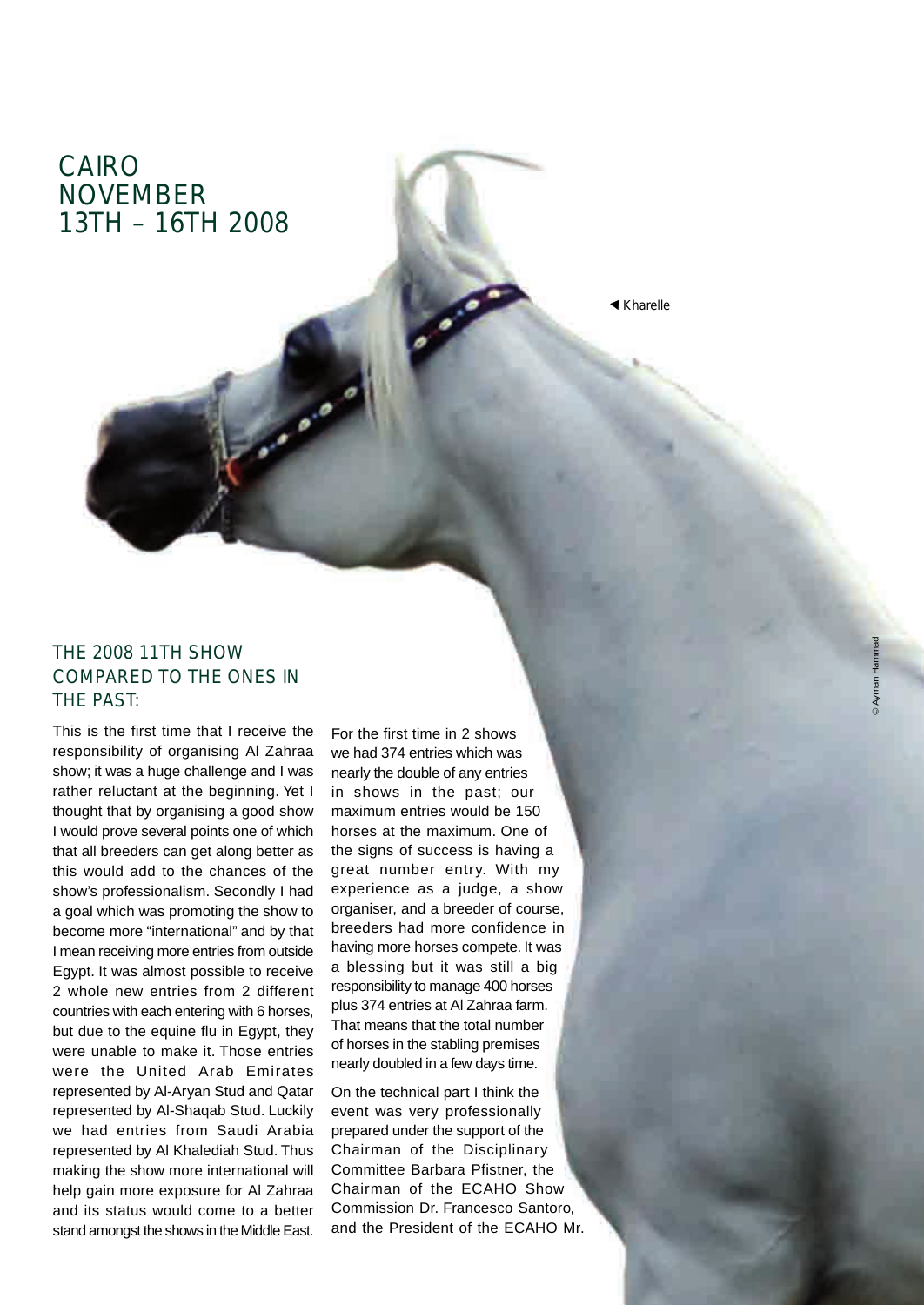### IN MY PERSONAL VIEW I BELIEVE THE QUALITY OF HORSES HAS BECOME LESS GLAMOROUS THAN IT USED TO BE

Willy Luder whom are the parties which can really give a solid assessment to the quality of the show. They testified to that and mentioned that this was the best show conducted in Egypt. They also added that it can compare favourably with some of the important shows in Europe. The breeders testimony of the show was also as positive if not more.

#### THE RATE OF PROGRESS OF AL ZAHRAA:

In a nutshell if you take all state-owned farms all over the world, most of them were either dispersed or do not have much contribution to the Arabian horse industries. For example Marbach in Gerrmany, Babolna of Hungary, and Tersk in Russia. But on the other hand we have 3 major state owned farms which have kept their names and rate of progress through their contributions and those are the ones of Poland.

When it comes to Al Zahraa which has gone through many phases in the last few decades, in my personal view I believe the quality of horses has become less glamorous than it used to be. They do have very good mares and their stallions need to be reviewed. Moreover, other genetic tools are required to be used. The genetic pool of the Egyptian Agricultural Organisation (EAO) has become smaller due the use of limited numbers traced to certain bloodlines. It is difficult for a stateowned entity to undergo drastic changes but if it were my farm I would probably get rid of more than half of the 400 horses that are there. They all come from original valuable and irreplaceable pedigrees but their quality is very low. That would be the most logical step to take in order to revive Al Zahraa. Having said so, there is a new management now run by Mr. Ahmed Hamza; for the first time in the history of Al Zahraa the Chairman is also a breeder.

The Minister of Agriculture, Mr. Ameen





*Kenz Noor & Imperial Baalanah*

Abaza is very keen to improve the EAO and Al Zahraa. It is a golden opportunity to make the change needed.

Another factor that would help is that I was appointed as the Head of the Board of Trustees by the Ministry of Agriculture. The task is to study the stud and present a report of how Al Zahraa can be improved in regards to management, finances and breeding. The Board is already working on this and I think there will be some good changes. Do not expect results of these changes once applied before a number of years.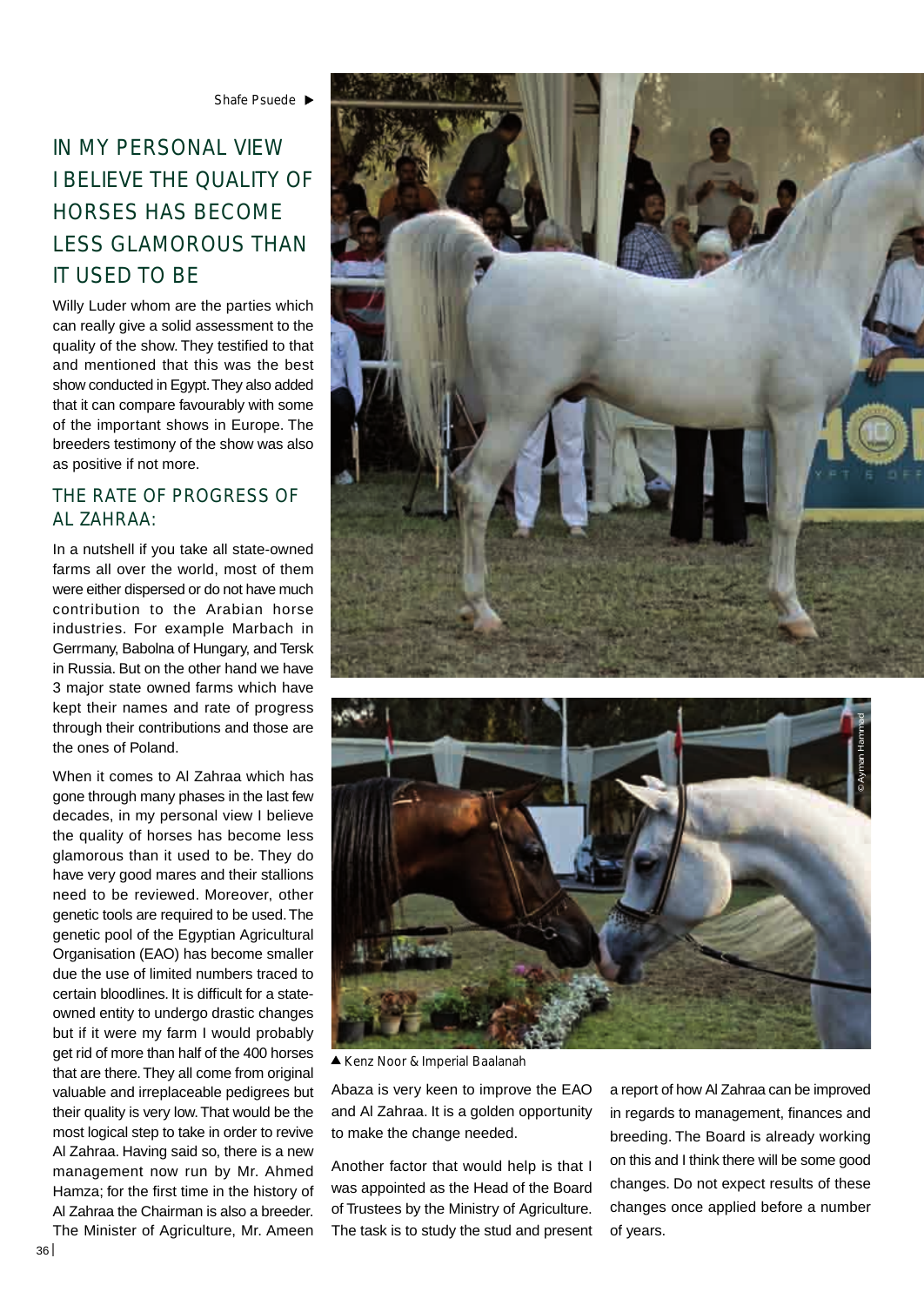

#### THE EGYPTIAN ARABIAN HORSE; WHERE IT STANDS, ITS RECOGNITION & ITS PROMOTION:

What is known internationally, the Straight Egyptian, is still maintaining its position. The EAO, Al Zahraa and Egypt will still remain the source of all straight lines. We would like to enrich this and keep its reputation since it is a national treasure. We have competition from other parts of the world so we have to be very pragmatic about it. At one point in the 50's and 60's, Europe and America bought some of the best horses in the EAO and they carried on a very intelligent breeding programme. Today they may have better horses. However in the last 10 years we have improved and are able to compete internationally and even prevail over international Egyptian Arabians and non Egyptian. The dip came while the Egyptian society underwent a 20 year political, social and economical structural change while the rest of the world carried on. We are regaining our positions as you have



*Anessat Al Khalediah*

witnessed in these 2 shows we had attendees from Australia, America and Italy whom were really happy to see that there is a revival of the Egyptian horse. Four years ago we had 4 major breeders; today there are 280 breeders; this says a lot. Egypt will still be the source. Implementing major changes, importing genetic tools, and increasing the size of our gene pool will bring progress.

#### THE COOPERATION LEVELS BETWEEN AL ZAHRAA & PRIVATE BREEDERS:

Al Zahraa is the official registry of Arabian horses in Egypt so the relationship is very close. All private breeders bloodlines' trace back to Al Zahraa. Al Zahraa still provides horses to private breeders either by selling them or allowing its breeding stallions to the private breeder's mares, so there is always good contact. They are notified by breeders about the breedings of their mares and inform them when the foal is on the ground. Al Zahraa inspects the newly born, conducts DNA tests to verify parentage, and then brands the

horses. They have the official stud book for their own horses and for those of private breeders. So really…we all add to each other.

#### MR. FERDINAND SCHWESTERMANN

*International Breeder, President of the Pyramid Society Europe & Al Zahraa National Show Judge:*

"The breeding programme in Egypt has had a great revival and the quality of the horses has increased over the years.

It was a pleasure to be invited to judge the National shows; all the results have been fantastic. The horses are highly maintained compared to what I have seen in past.

I have been coming to attend Al Zahraa shows for many years and I have to say that this year's organisation has been put outstandingly by Dr. Nasr Marei, Mr. Ahmed Hamza and all the sponsors. It is just such a step forward for Al Zahraa & the EAO and many compliments to them…I am an organiser myself and I understand what it takes."